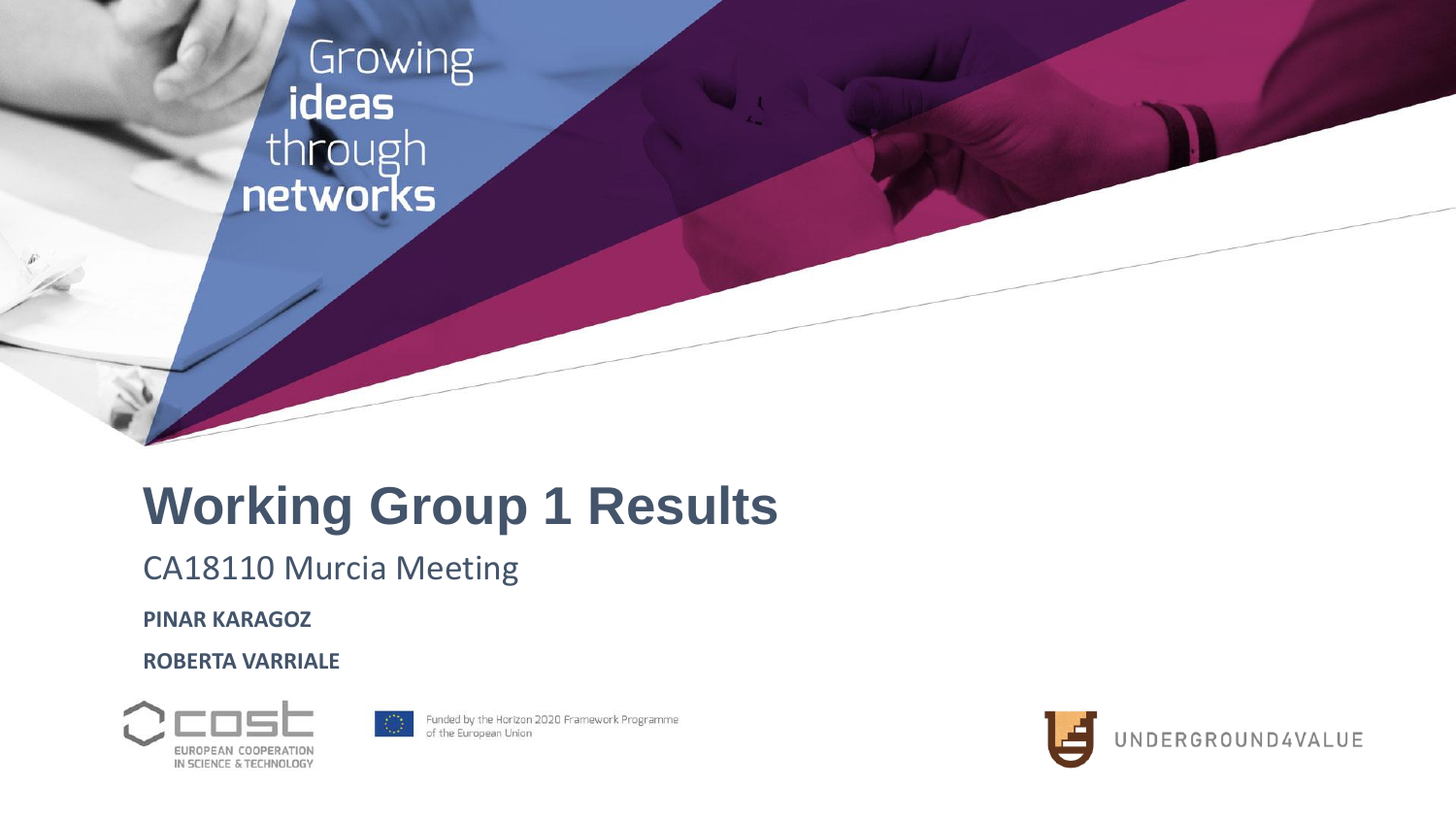# WG 1 Meeting: Agenda

#### **Session 1 (11.30 - 13.00)**

- 1.1. Welcome and introduction of the WG1 members
- 1.2. Presentation by Nasso Chrysochou, Q & A
- 1.3. Presentation by Roberta Varriale, Q & A

#### **Session 1 (14.00 - 16.00)**

- 2.1. Presentation by Pinar Karagoz, Open Discussion on WG1 tasks
- 2.1. Murcia case study by Marija Jovanovic , Maria Murillo, and Tommasina Pianese, Q & A
- 2.2. Open discussion on case study assessment,
- providing ideas, solutions especially about knowledge management and
- Cost Action expected toolkits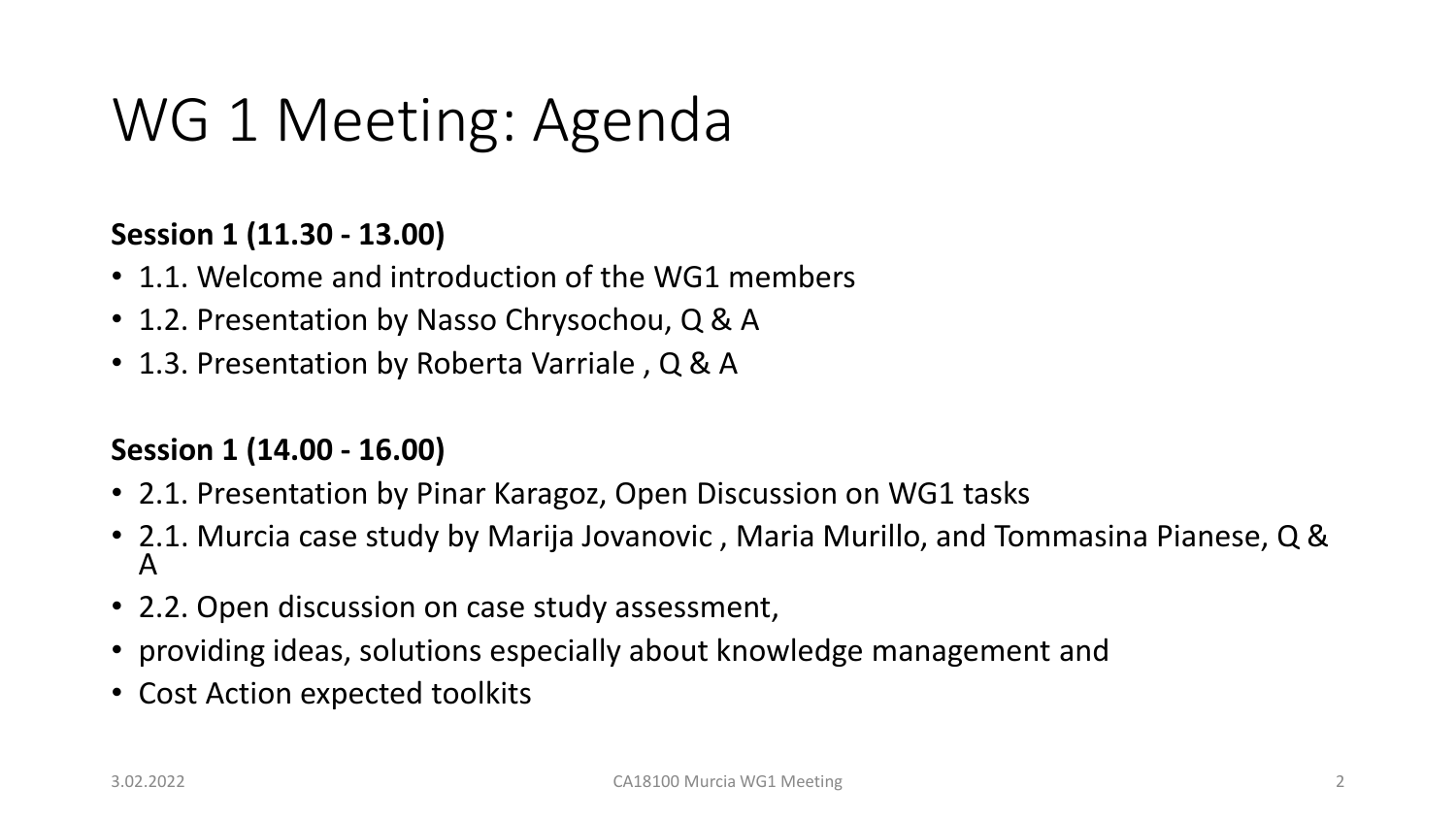# WG 1 Meeting: Participation

- 14 participants attended
- Some of the members notified about time conflicts. Recorded session will be shared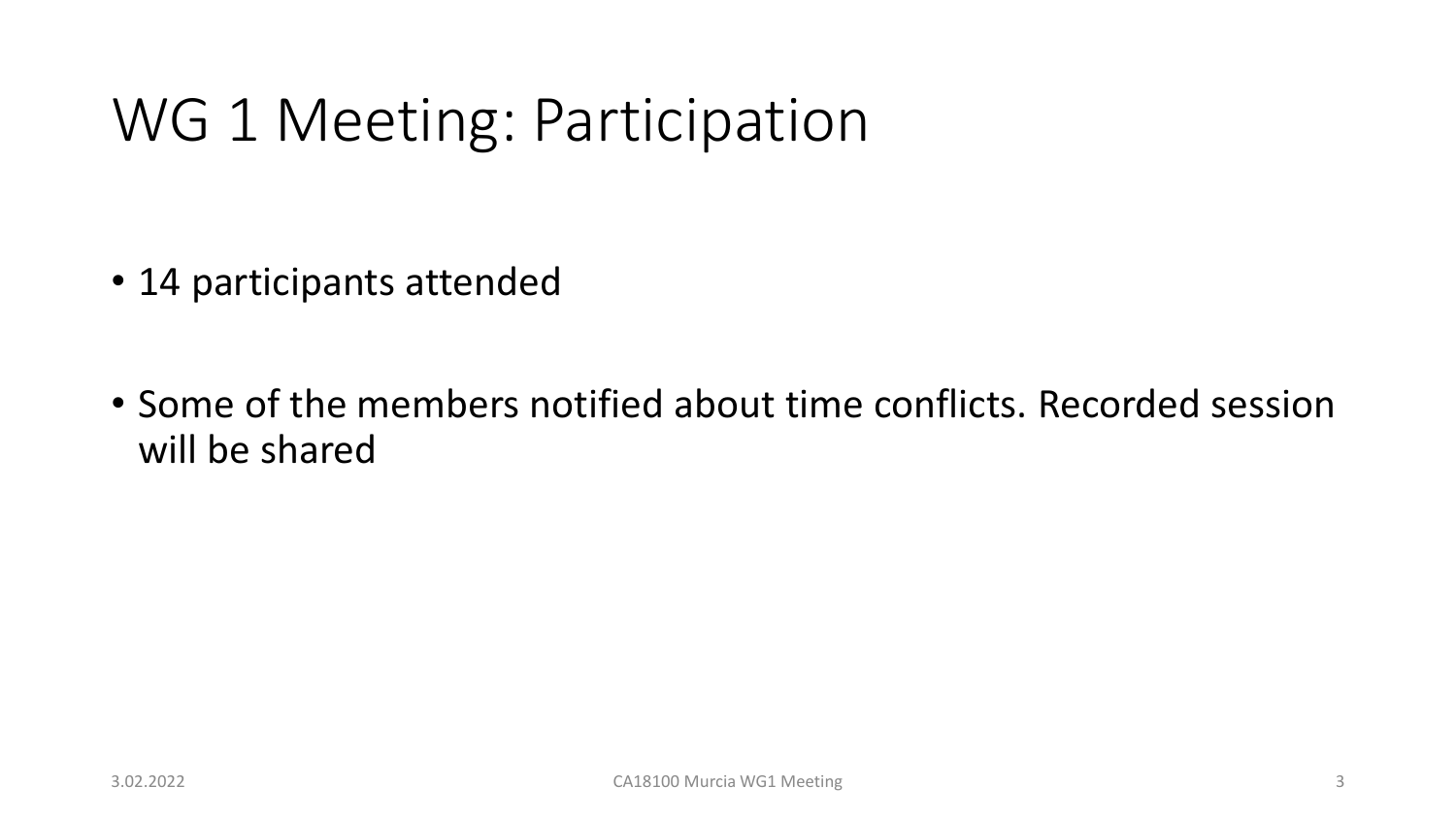- Presentation
	- The rock carved underground hermitages of Cyprus by Nasso Chrysochou
- Highlights
	- Overview on early Christian underground heritage in Cyprus: the hermitage of St Heracledios, the hermitage of St George Yenagra
	- New projects on rock carved hermitage
	- Classification diagram on rock carved hermitages of Cyprus
	- Concept of carved negative space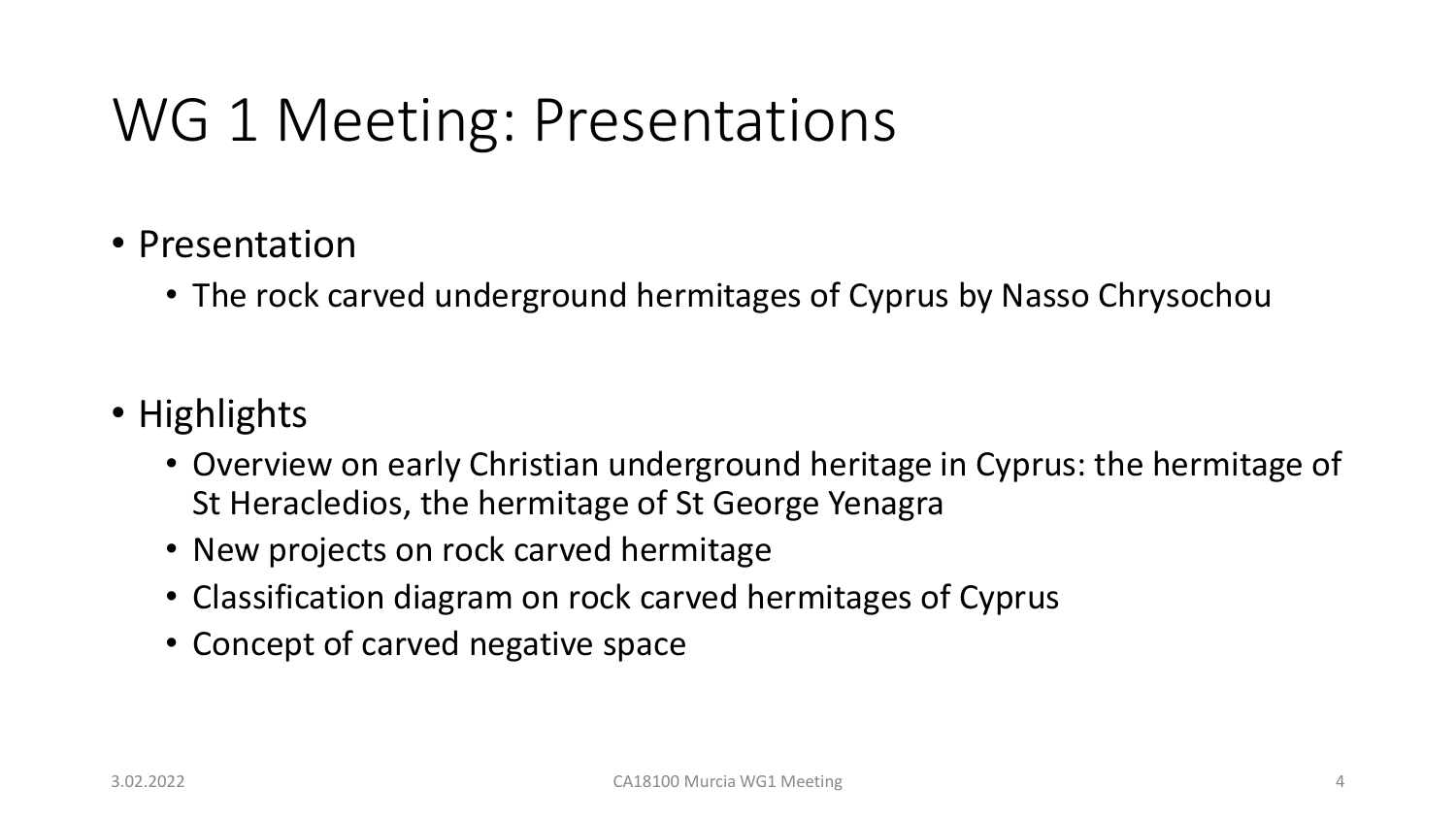- Presentation
	- Re-thinking the classification and the methodologic approach for elements of cultural heritage located under the Zero Level by Roberta Varriale
- Highlights
	- Definition and classification of UBHs
	- Re-elaboration on the classification
	- Analysis on the keywords 'cave', 'cavity,' 'underground' to reflect differences
	- The concept of 'under Zero Level'
	- Different levels of re-use for UBH
	- Elements of definition and description for UBH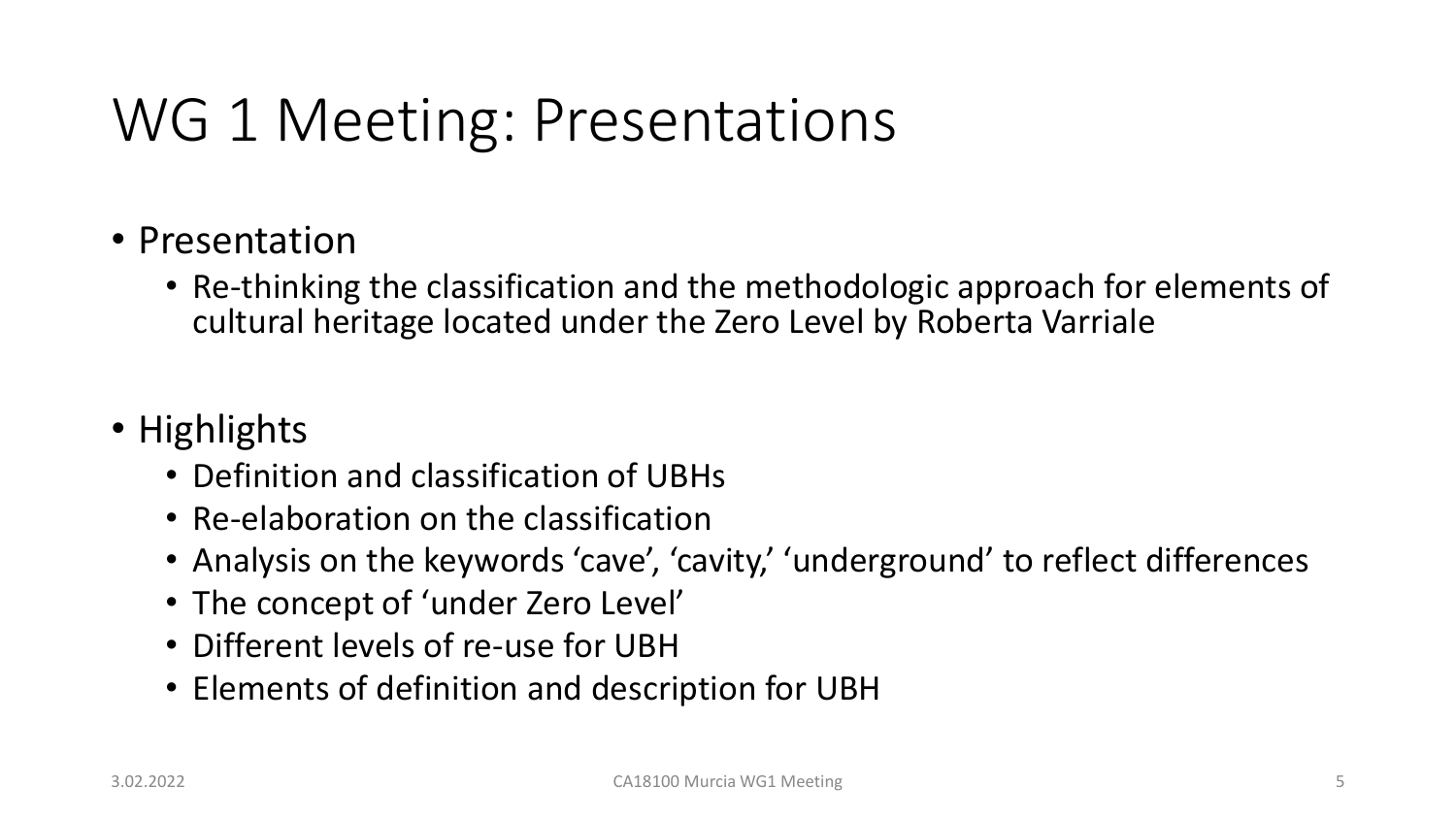#### • Presentation

- Overview on WG1 Tasks by Pinar Karagoz
- Highlights
	- Overview on WG1 Task Definition
	- Overview on deliverables WG1 will contribute to
		- D9: Toolkit Classification of artificial cavities and
		- D12: Toolkit innovative technologies for the UBH knowledge, preservation, and valorisation
	- Knowledge modeling: database/tabular view
	- Knowledge modeling: related ontologies (CIDOC CRM, HERACLES)
	- Going over the toolbox example: SUB-URBAN TOOLBOX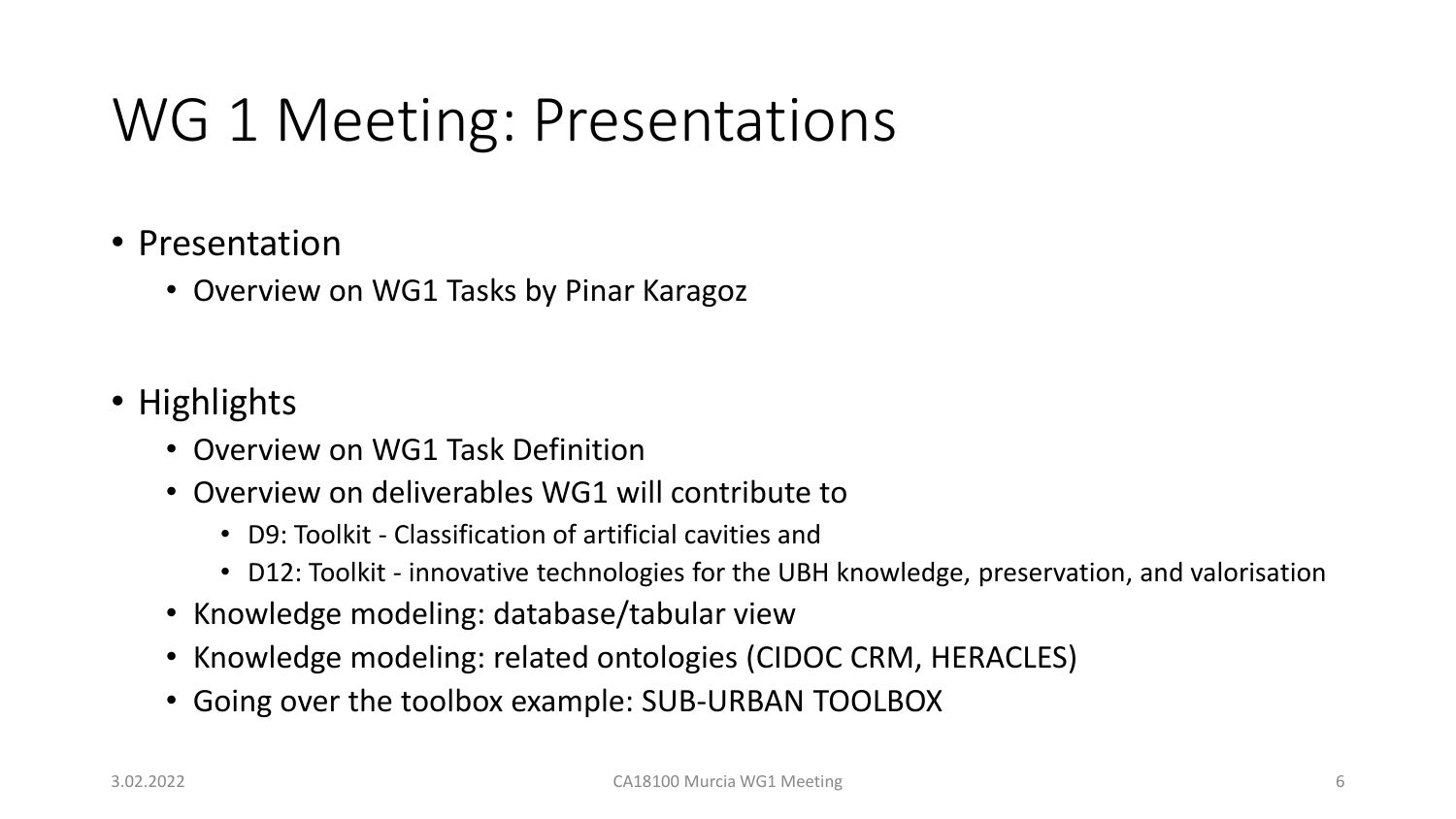- Presentation
	- La Union Case Study by Marija Jovanovic , Maria Murillo, and Tommasina Pianese
- Highlights
	- Mines of La Union, SWOT
	- Project Design on Valorization
	- Determining the knowledge components acquired in the study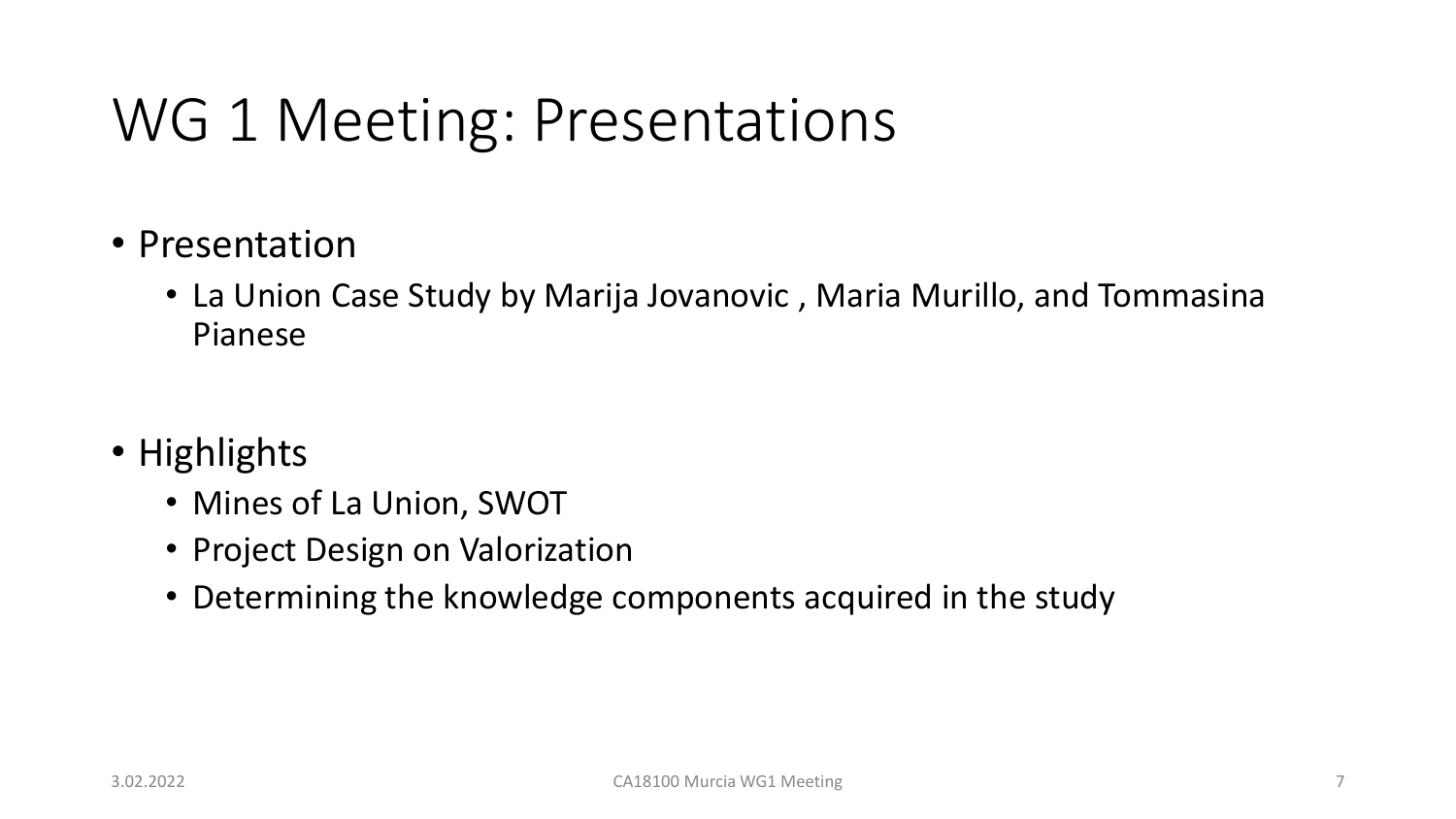# WG 1 Meeting: Highlights

- Basic elements to describe and to define UBHs
- Describing the characteristics of UBH/case studies
- Data Modeling: Tabular View and Ontologies
- Spatial Dimension, Visualization
- Borrowing elements from related approaches and ontologies
	- Character
	- Value
	- Vulnarabilities
- Simple View of Knowledge vs. Complex View of Knowledge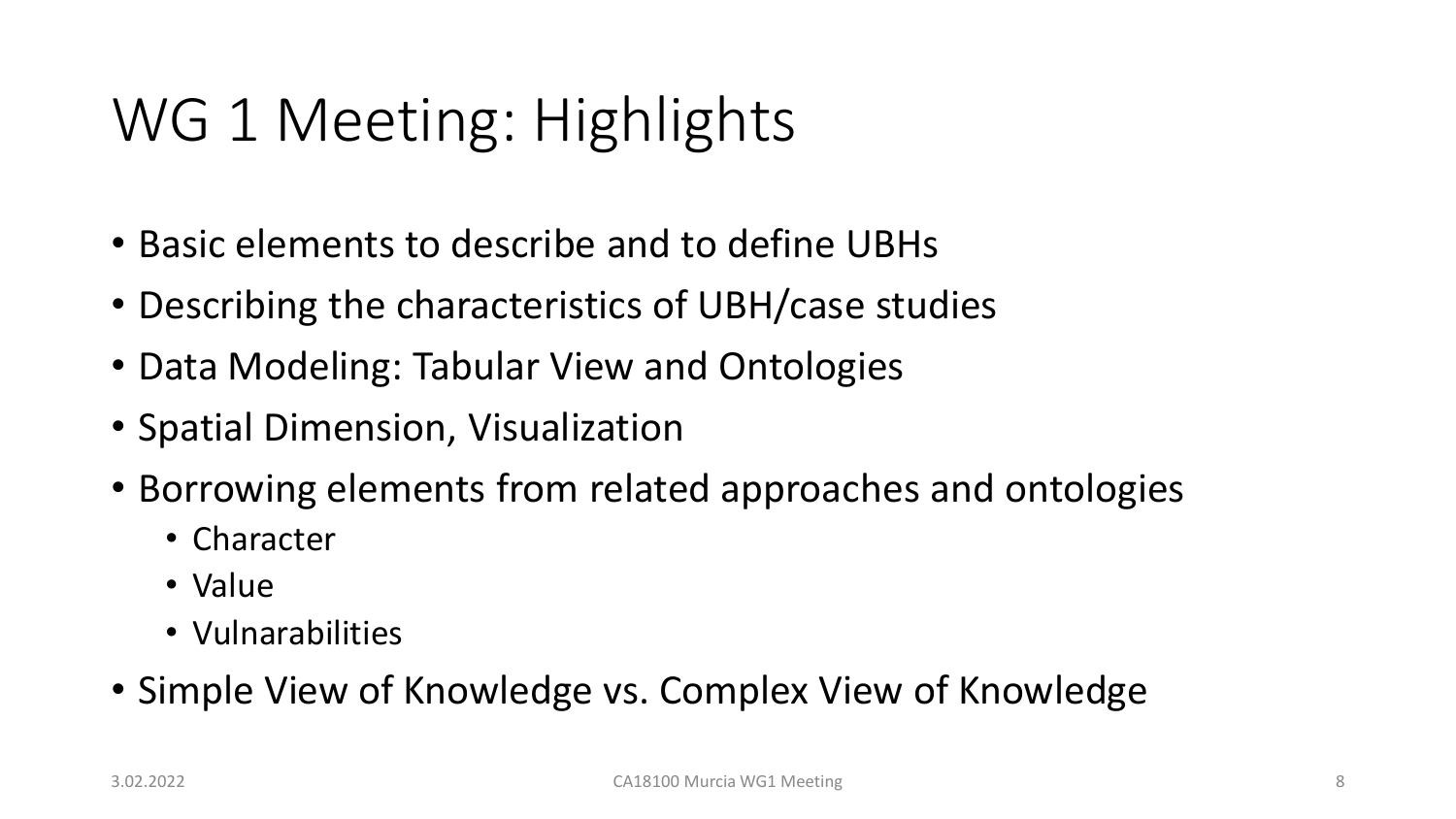#### WG 1 Meeting: To Do list

- Generating the list of elements/entities collaboratively over a shared document  $\rightarrow$  towards modeling relationships between entities
- Generating the list of related data resources (such as geo-dbs) collaboratively over a shared document

- Sharing with other WGs for thier updates
- Sharing for Case Studies to apply the data model